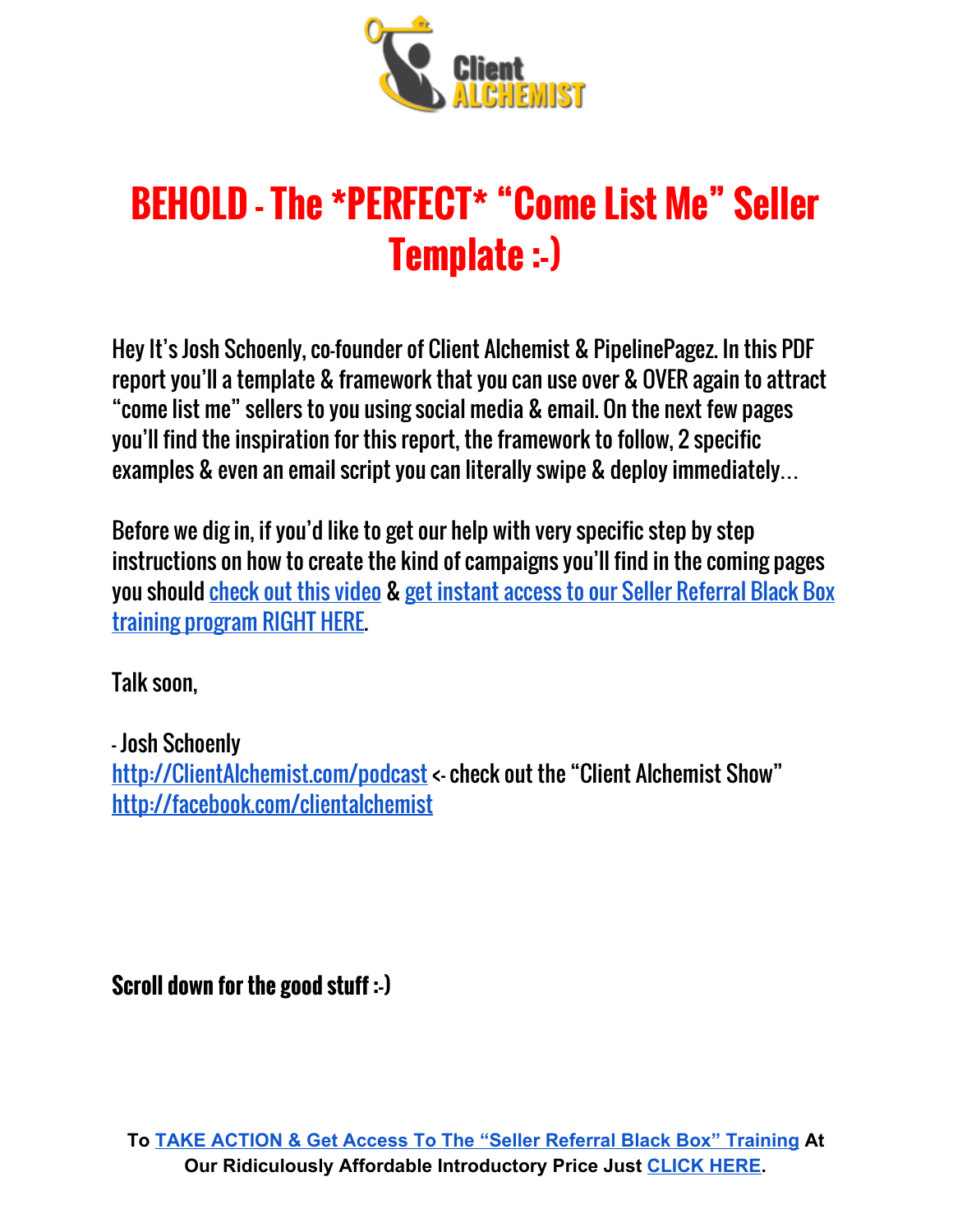

#### **The inspiration for sharing this template with you. From one of our Client Alchemist PRO members Scott Henninger...**

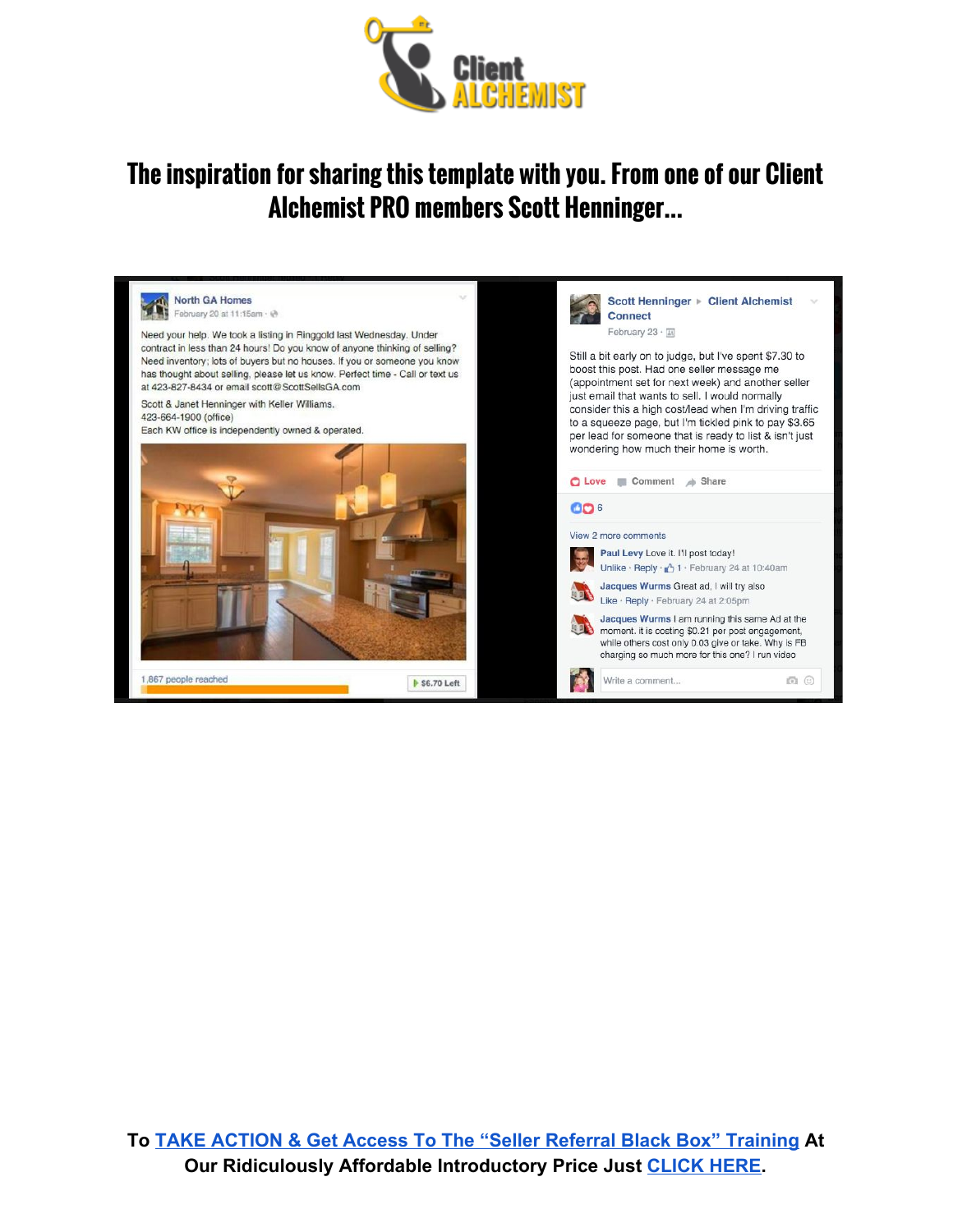

### **"Come List Me" Template Example #1:**



**North GA Homes** 

February 20 at 11:15am · @

Need your help. We took a listing in Ringgold last Wednesday. Under contract in less than 24 hours! Do you know of anyone thinking of selling? Need inventory; lots of buyers but no houses. If you or someone you know has thought about selling, please let us know. Perfect time - Call or text us at 423-827-8434 or email scott@ScottSellsGA.com

Scott & Janet Henninger with Keller Williams. 423-664-1900 (office) Each KW office is independently owned & operated.

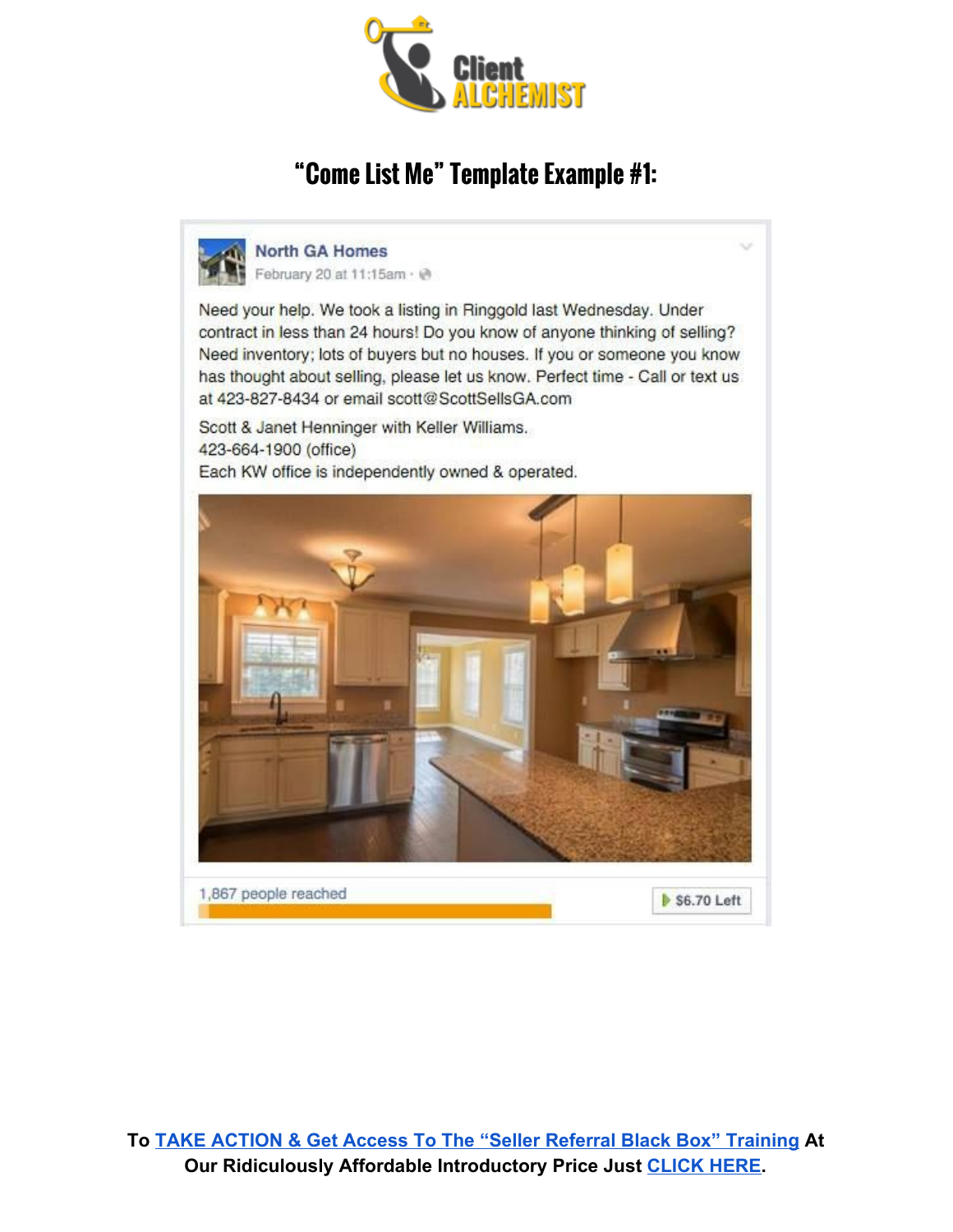

## **"Come List Me" Template Example #2:**

M House-Connect

 $\overline{\phantom{a}}$ 

| Published by Robert Di Lisi [?] · February 11 at 5:12pm · ※                                                                                                                                                                                                                                                                 |                   |
|-----------------------------------------------------------------------------------------------------------------------------------------------------------------------------------------------------------------------------------------------------------------------------------------------------------------------------|-------------------|
| JUST SOLD - 8 Offers, 5,100 videos views, over 200 showings, Sold for<br>\$71,000 over asking! Are you looking to get your property sold with<br>IMMEDIATE exposure? Call/Text us today 416-937-2766 If you want more<br>money, more viewings in less time. Let us show you our systemized<br>process that gets homes sold! |                   |
| <b>BE BE BE BE</b>                                                                                                                                                                                                                                                                                                          |                   |
| 270 people reached                                                                                                                                                                                                                                                                                                          | <b>Boost Post</b> |
| 83 Views                                                                                                                                                                                                                                                                                                                    |                   |
| $\frac{1}{2}$ Like<br>Comment<br>Share                                                                                                                                                                                                                                                                                      |                   |
| House-Connect, Joe Di Millo, Sal Mallia, John Moncada and 2 others like this.                                                                                                                                                                                                                                               |                   |
|                                                                                                                                                                                                                                                                                                                             |                   |
| Write a comment                                                                                                                                                                                                                                                                                                             | u<br>Кo           |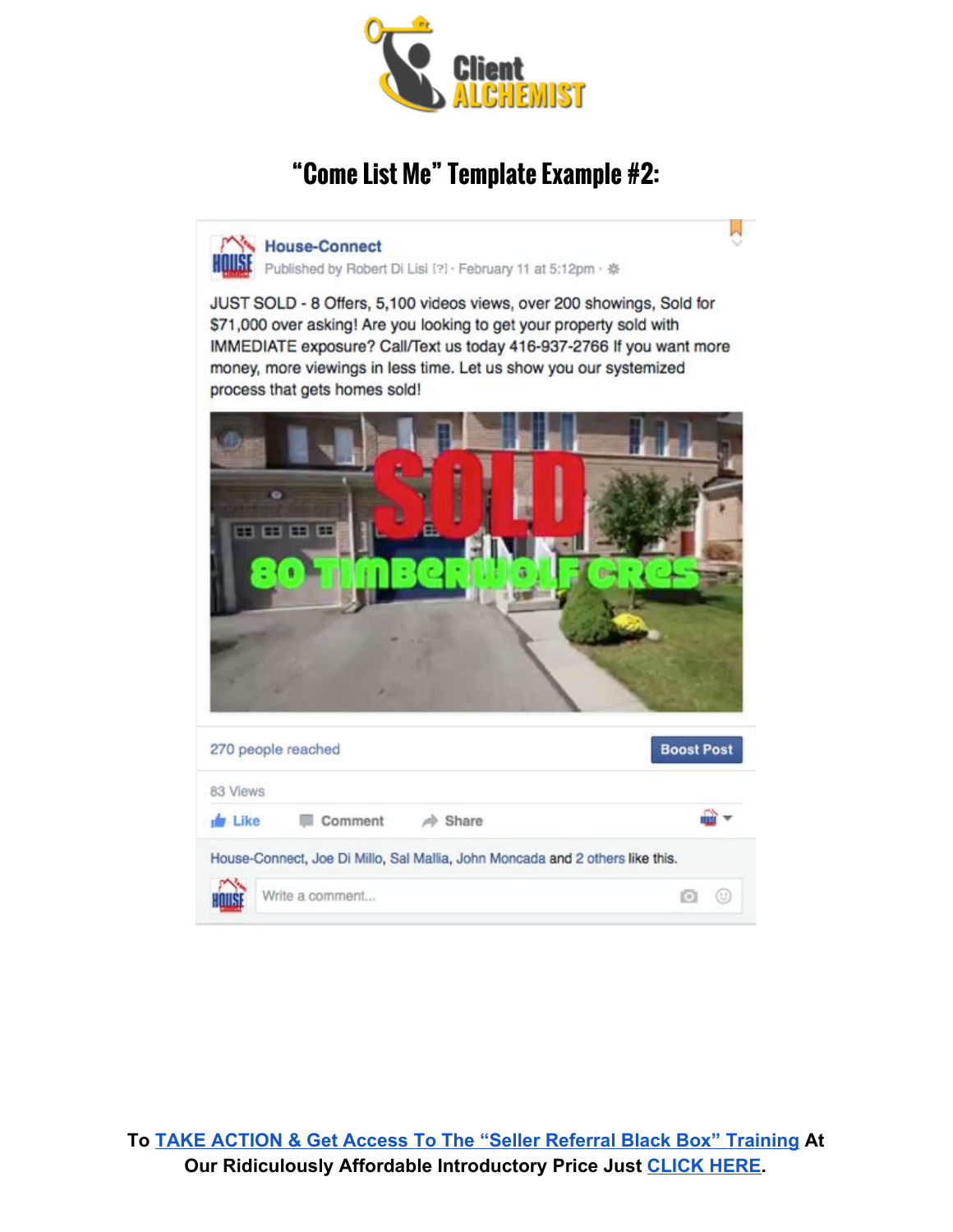

# **The 3 Step "Come List Me" Seller Framework: (As outlined in this [video](https://joshschoenly.clickfunnels.com/srbb-special))**

- **1. Ask For Help**
- **2. Tell A Story**
- **3. Call To Action**

To create maximum leverage & maximum results you should email your entire email database, post on your business Facebook page (& your personal profile) and ideally follow the complete "action plan" that's included in our Seller Referral Black Box training [program.](https://joshschoenly.clickfunnels.com/order-srbbitaNxVcH)

# **ALTERNATE Text/Copy Idea:**

Need help. There is a shortage inventory of homes here in \_\_\_\_\_ area! Due to low interest rates, there are way too many buyers than homes to put them in. If you could get a great price would you interested in entertaining an offer? If you or anyone you know is looking to sell call us today.

**To TAKE ACTION & Get Access To The "Seller Referral Black Box" [Training](https://joshschoenly.clickfunnels.com/order-srbbitaNxVcH)At Our Ridiculously Affordable Introductory Price Just [CLICK](https://joshschoenly.clickfunnels.com/order-srbbitaNxVcH) HERE.**

<sup>&</sup>quot;Come List Me" Seller email script: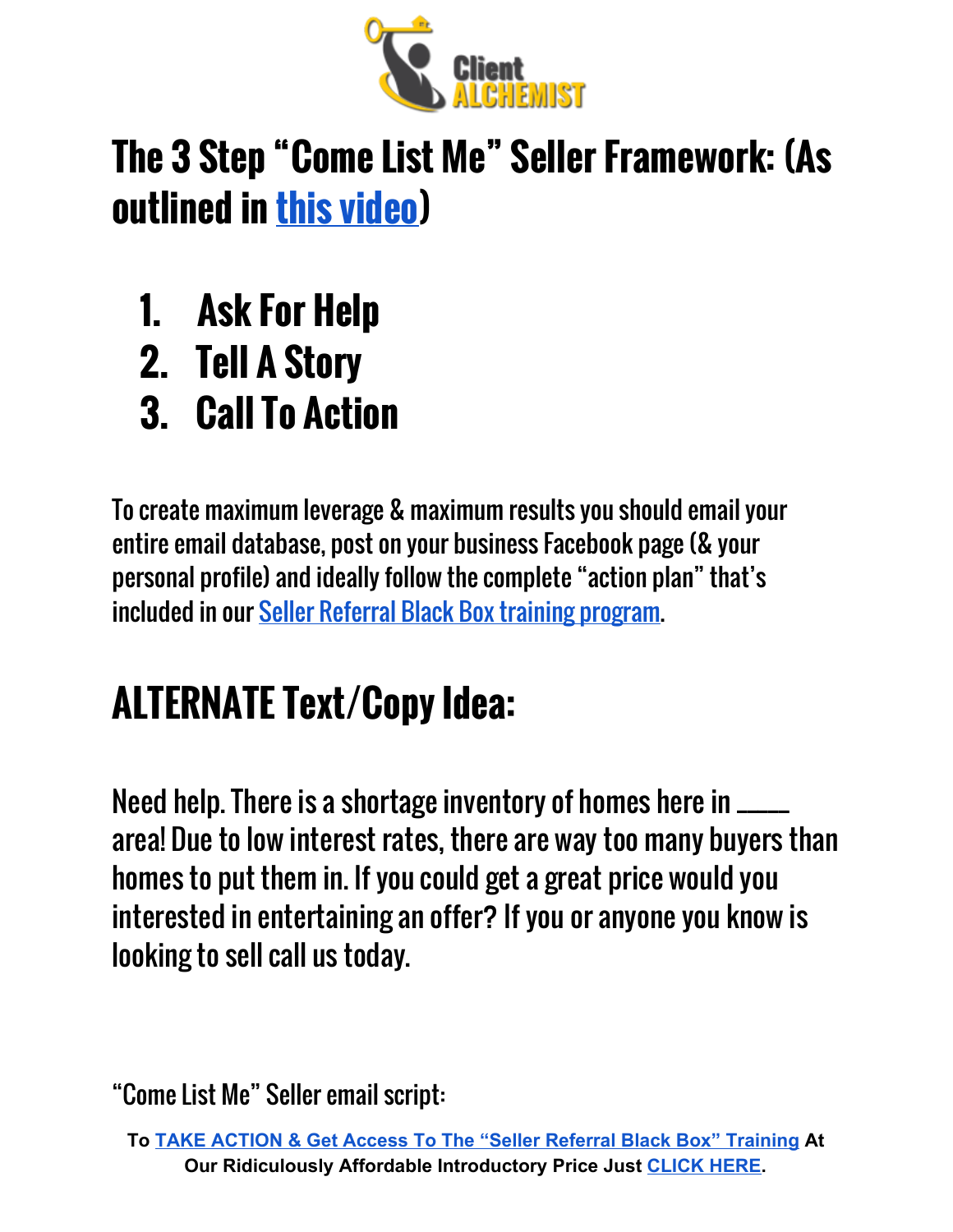

Subject: Can you help us out? Help! Please :-) Interested?

We could use your help…

Last Wednesday we took a listing in Ringgold...and it went under contract in less than 24 hours!

Do you know anyone who's thinking about selling?

We have lots of qualified buyers but no houses for them…

If you or someone you know has thought about selling please let us know…

You can call/text me at \_\_\_\_\_\_

Or just reply to this email.

Thanks in advance…

- First Name Signature File